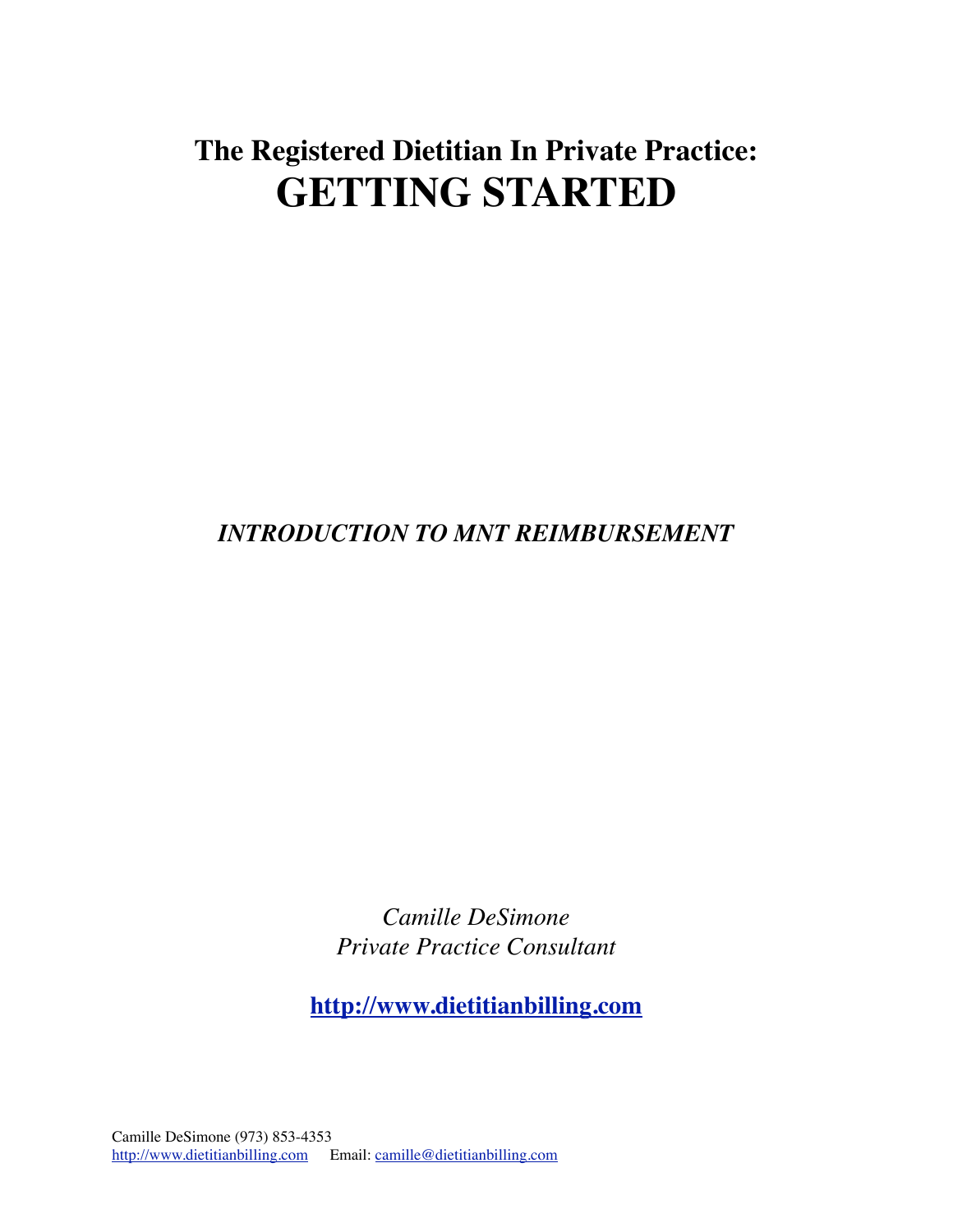### **TODAY'S MENU**

#### **Managed Care Networks**

- **To participate in a network or not to participate?**
- **What does it mean to be in the network?**
- **The application process**
- **Insurance carriers currently accepting RD's in their networks**

#### **Getting started in private practice**

- **Patient information sheet**
- **Payment waiver**
- **Insurance cards**
- **Referrals**

**Coding for your services** 

- **What is a superbill?**
- **Procedure codes: MNT vs. E & M**
- **Diagnosis codes**

**Billing for your services** 

- **Methods of billing**
- **Completing the HCFA 1500 form**
- **Paper vs. electronic claim submission**

**Reimbursement for your services** 

- **Understanding an Explanation of Benefits (EOB)**
- **Rejected claims**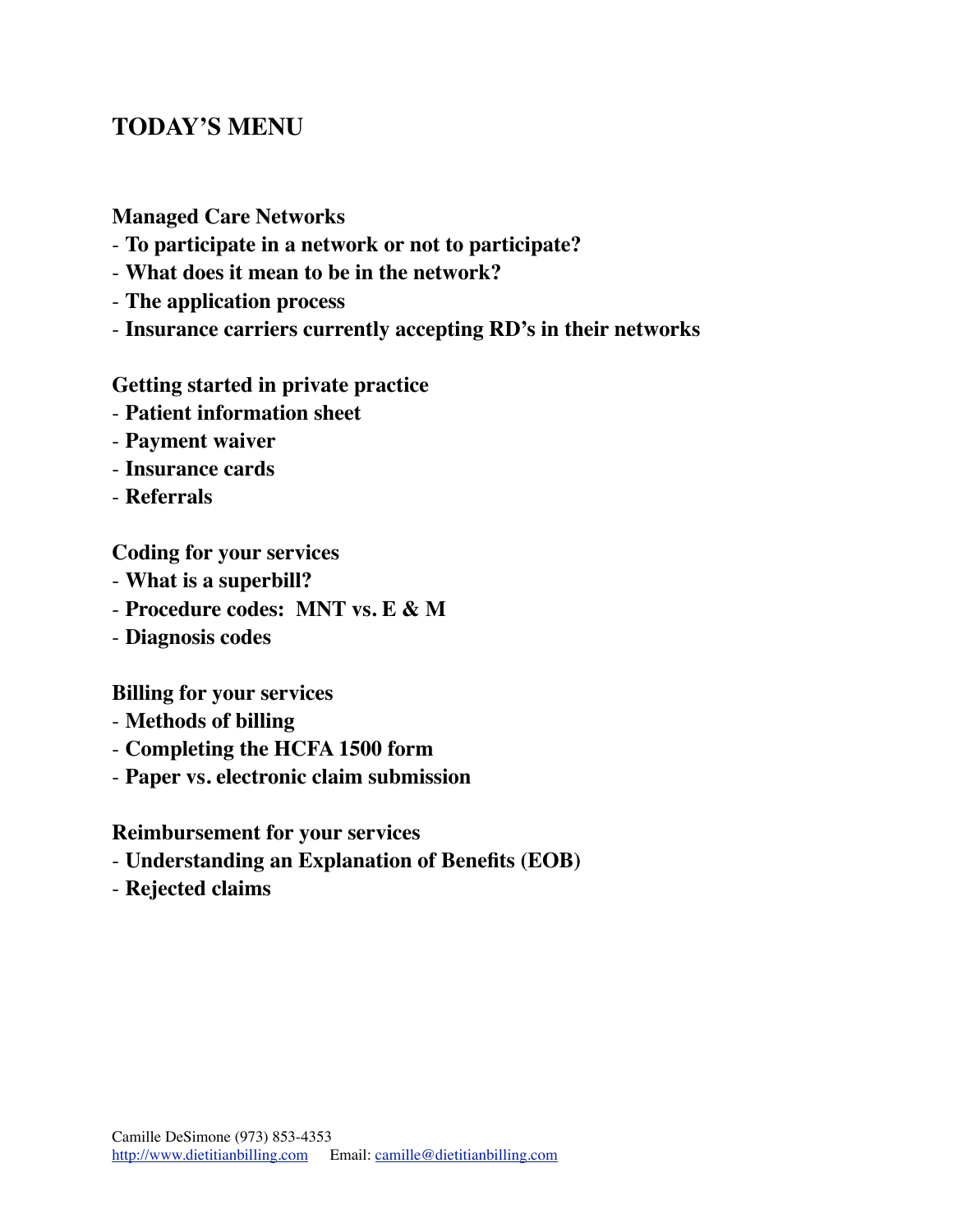## **MANAGED CARE NETWORKS**

#### *To participate or not to participate?*

- If you choose not to participate in a network, the patient pays out of pocket for your services.

- If you choose to participate in the network, you must submit an insurance claim to the carrier for payment.

*What does it mean to be in the network?* 

- Participating in a managed care network means that you have a contractual agreement to accept a negotiated fee as payment for your services.

- Patients in a network that you participate with are only responsible for their copay and you (by contractual agreement) do not balance bill the patient.

- However, participating with a particular insurance carrier **does not guarantee payment for your services**. Because each patient's insurance policy differs, some policies allow for RD services, while other do not.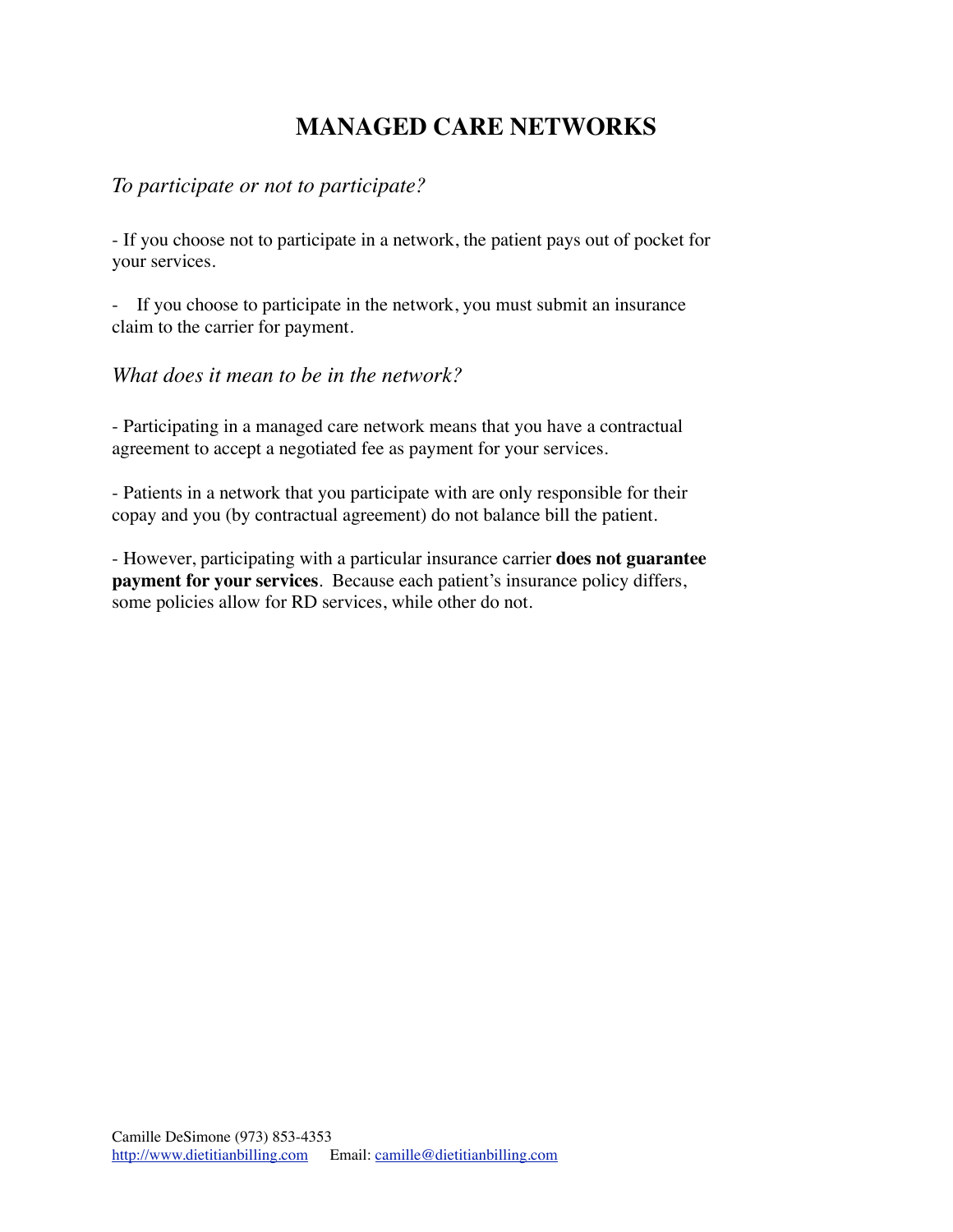#### *The application process*

- If you decide that you would like to participate with a particular network, phone the insurance carrier and request an application.

- Complete application in its entirety. You may also complete the application online through the CAQH website. Be sure to include a copy of your curriculum vitae, degrees, certificates, ADA card, and your malpractice insurance.

#### - **Make a copy of your application for your own record!**

- Follow up with the insurance carrier every 2-4 weeks.

- It should take approximately 3-9 months to officially get into the network.

#### *Insurance carriers currently accepting RD's in their networks\**

Oxford/United Healthcare Aetna US Healthcare **C**igna Horizon Blue Cross Blue Shield Medicare One Health Plan Well Choice Amerihealth

*\* there may be others, as well – these are just a few*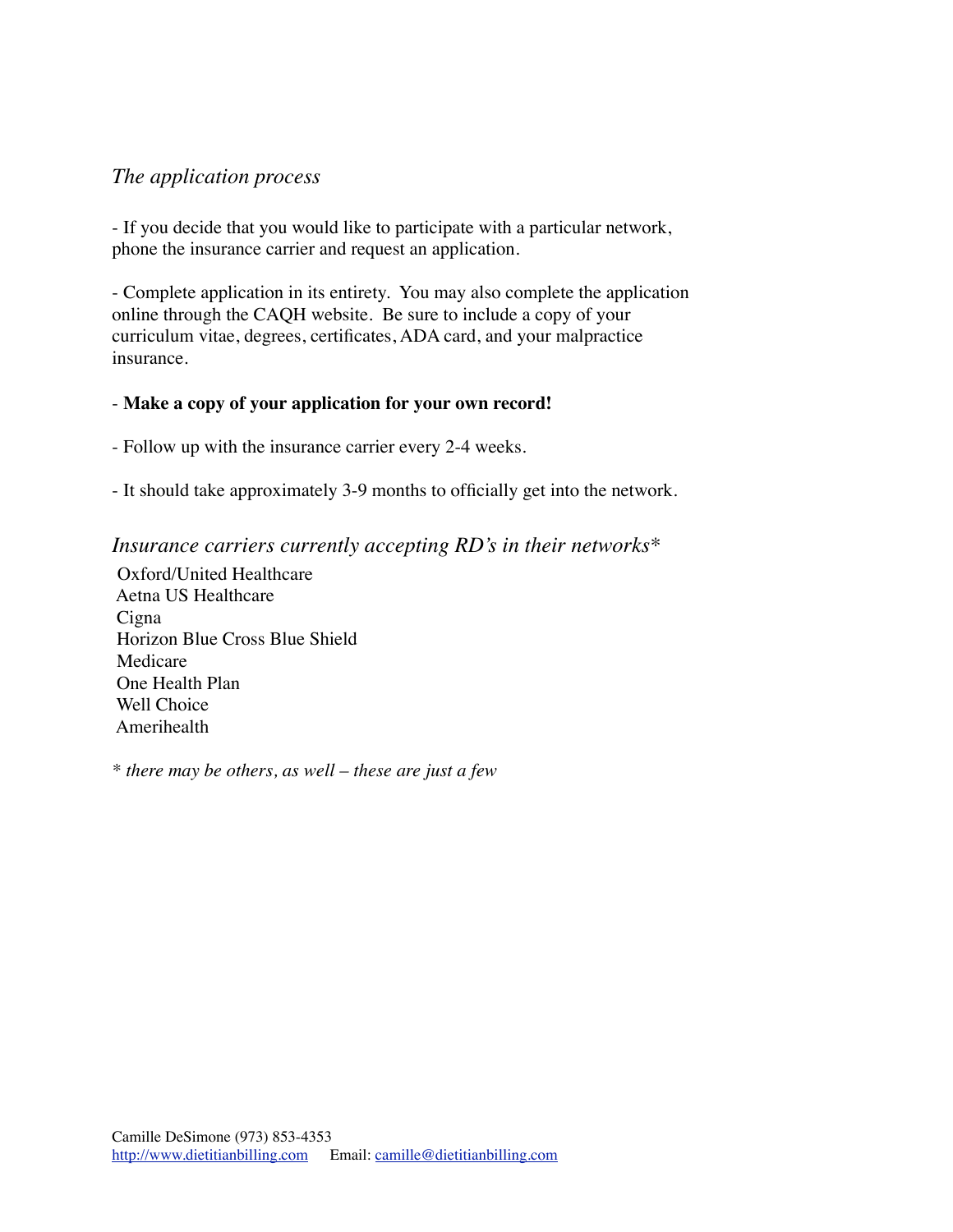### **GETTING STARTED IN PRIVATE PRACTICE**

#### *Patient Information Sheet*

- Every patient must complete the information sheet, regardless of his or her insurance.

- Your information sheet should include the patient's full name, address, home telephone number, date of birth, social security number, referring physician, insurance information, and medical release waiver. (The medical release waiver is very important because it gives you permission to release confidential medical and personal information to insurance carriers and MD's. This waiver ensures your compliance with HIPPA.)

#### *Payment Waiver*

- In the waiver, the patient is agreeing to financial responsibility for your services in the case that their insurance policy does not cover medical nutrition therapy.

#### *Insurance Cards*

- Always be certain to obtain a copy of the front and back of the insurance card.

#### *Referrals*

- HMO plans require referrals from the primary care physician.

- PPO plans require no referrals.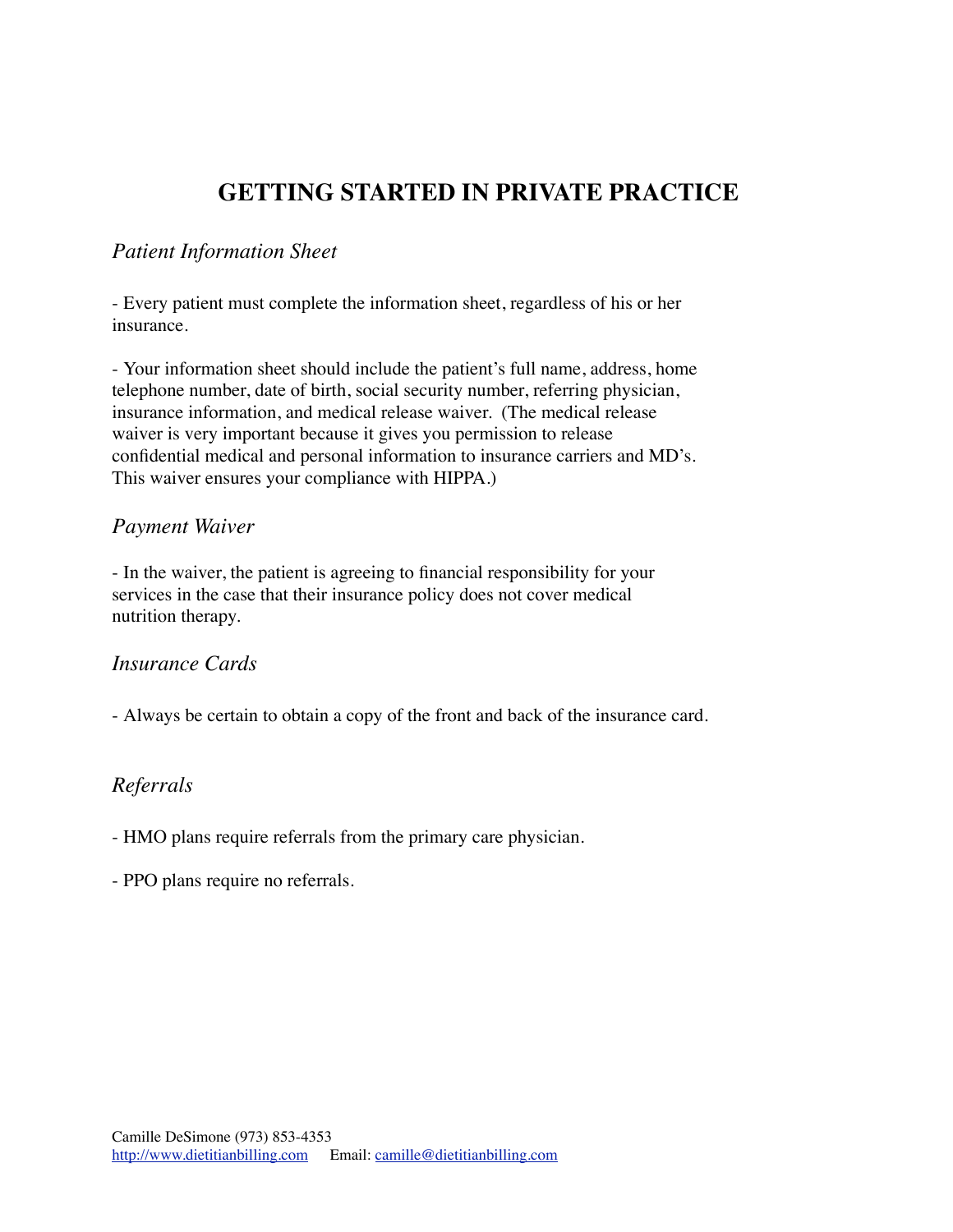### **CODING FOR YOUR SERVICES**

#### *What is a superbill?*

- A superbill is a guide to coding for your services. It is the "middle-man" between your progress notes and the insurance claim.

- It includes the patient's name, date of birth, date of service, procedure code, and diagnosis code.

#### *Procedure Codes: MNT vs. E & M*

- MNT – medical nutrition therapy codes - These codes were created specifically for registered dietician services. - These codes include: 97802- initial visit \* 97803- follow-up visit \* \* *billed in 15 minute units i.e. 1 hour visit = 4 units* - E & M- evaluation and management codes - For insurance carriers that do not recognize MNT codes, you must use Evaluation and Management Codes codes. - These codes include: 99245 – initial consultation 99244 99243… 99205- new patient visit 99204 99203… 99215- follow-up visit 99214 99213…

\**I highly recommend that you purchase the CPT coding book for procedure code criteria every year. (It is under \$ 100) You may also research the codes online free of charge* 

#### *Diagnosis Codes*

- Diagnosis codes define the patient's medical condition – simply stated, the reason why you are seeing the patient.

- I strongly suggest you purchase the ICD-9 Easy Coder. It is a great reference to have on hand when you are billing for your services.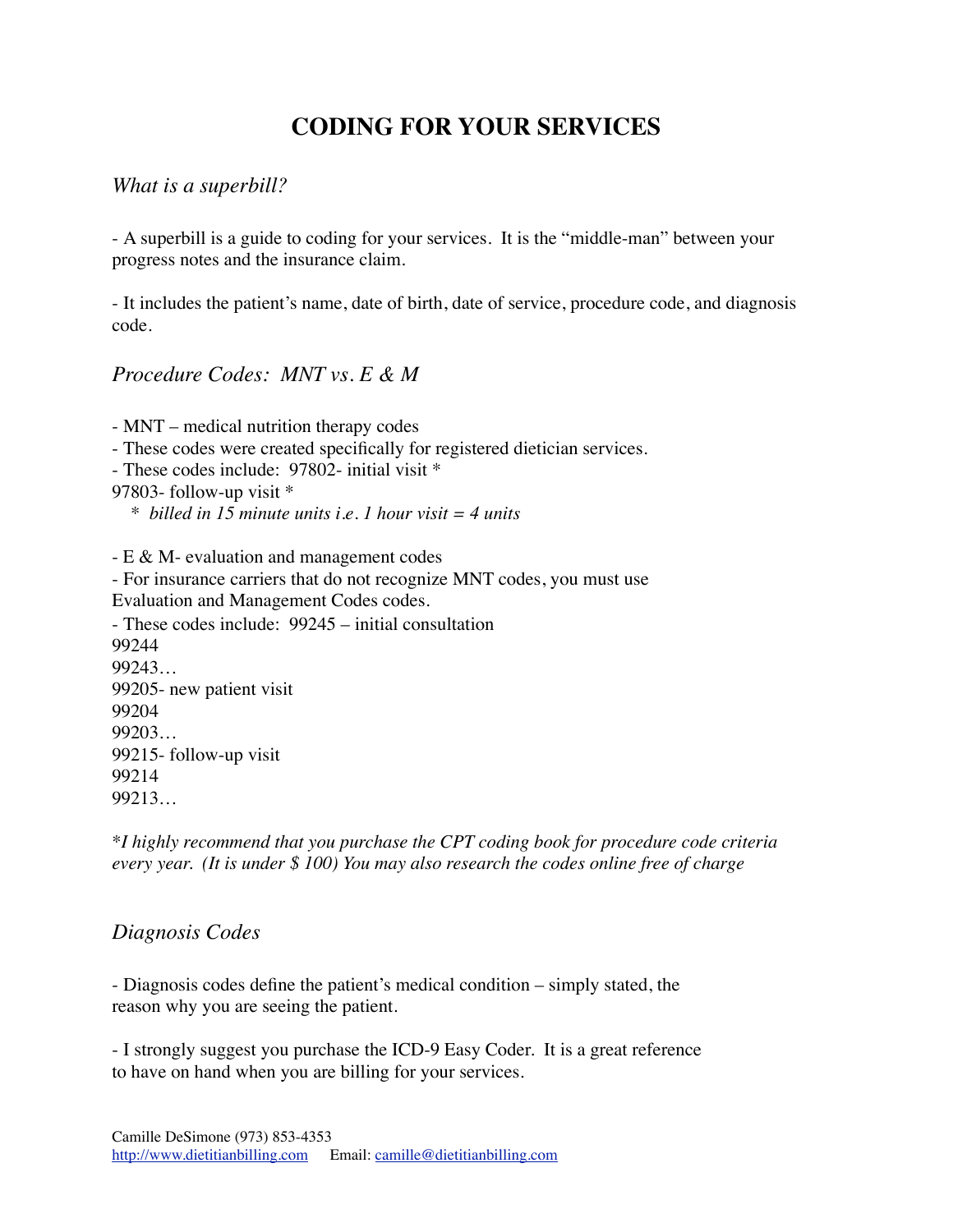### **BILLING FOR YOUR SERVICES**

#### *Methods of Billing*

- The patient will pay you at the time of service if you do not participate with their insurance.

- If you participate with the patient's insurance carrier, you will have to complete a HCFA 1500 form and send to the carrier for payment.

#### *Completing a HCFA 1500 form*

- The form should include the name and address of insurance carrier, ID number of the insured, the name and address of the patient, the name and address of the insured, "signature on file," the referring physician, the diagnosis code(s), date of service, procedure code(s), your charge for the service, the number of units, your tax ID number, your typed name and date, and your practice location information.

#### *Paper vs. Electronic Claim submission*

- Paper claim = HCFA 1500 form

- Electronic submission of insurance claims …

- It is more efficient, but more expensive than paper submission

- It entails purchasing software that connects you to a vendor who will transmit your claim information in insurance-carrier-friendly format to the carrier.

- While paper submission will have you paid in 4-6 weeks, electronic submission will have you paid in 2-4 weeks.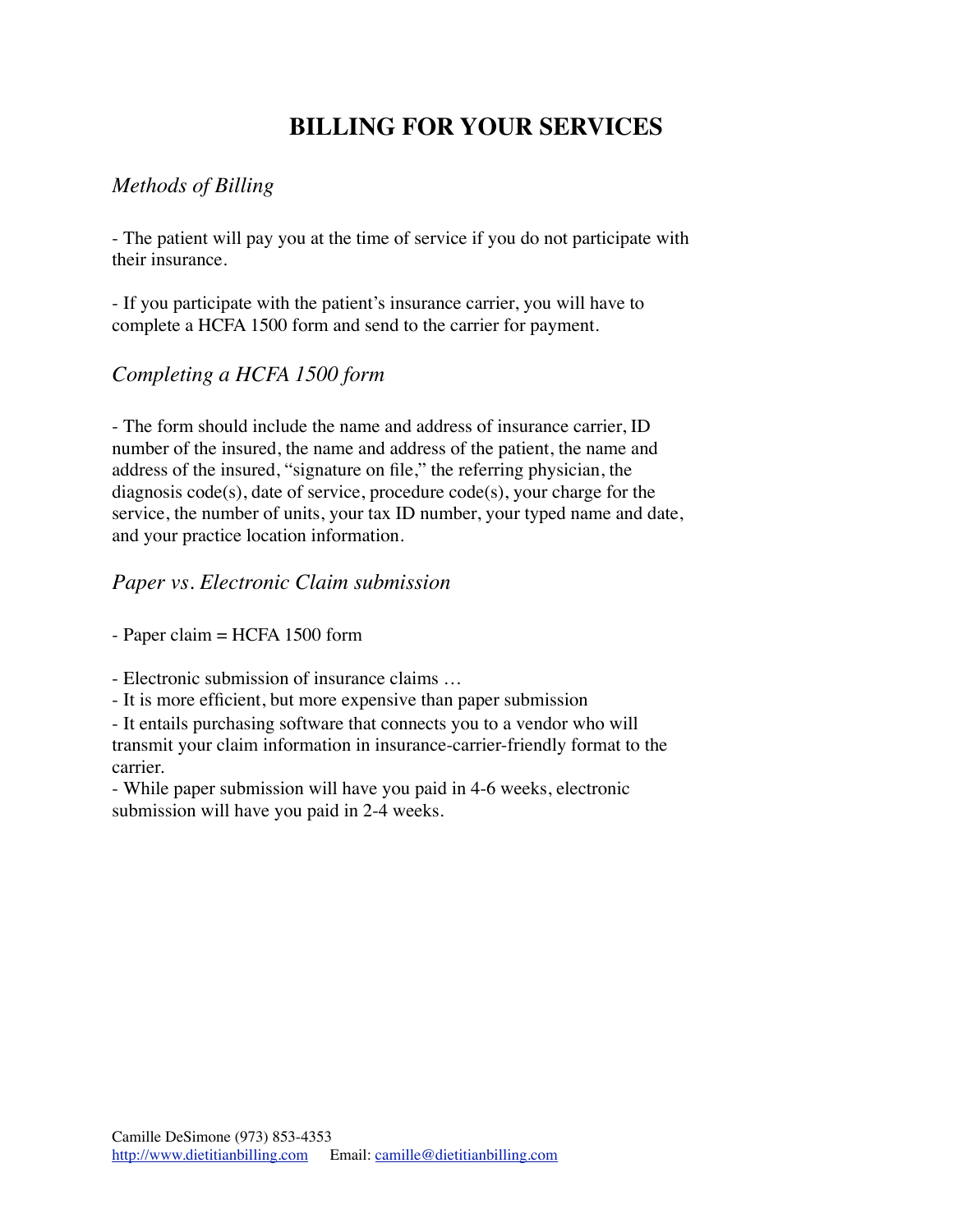### **REIMBURSEMENT FOR YOUR SERVICES**

### *Understanding an Explanation of Benefits*

- The EOB is what you will receive from the carrier along with your payment.

- This record includes the patient's name, ID number, date of service, procedure code(s), billed amount, allowed amount, payment amount, write-off amount, and patient responsibility.

#### *Rejected Claims*

- Often times, the insurance carrier rejects claims in error.

- If your claim is rejected, immediately call the carrier. 95 % of the time, they will reprocess your claim and forward payment to you.

- Otherwise, a claim may be rejected due to missing information on the HCFA 1500 form or errors such as the wrong ID number, date of service, date of birth, etc. It is pertinent that claims are submitted carefully and correctly in order to receive prompt payment.